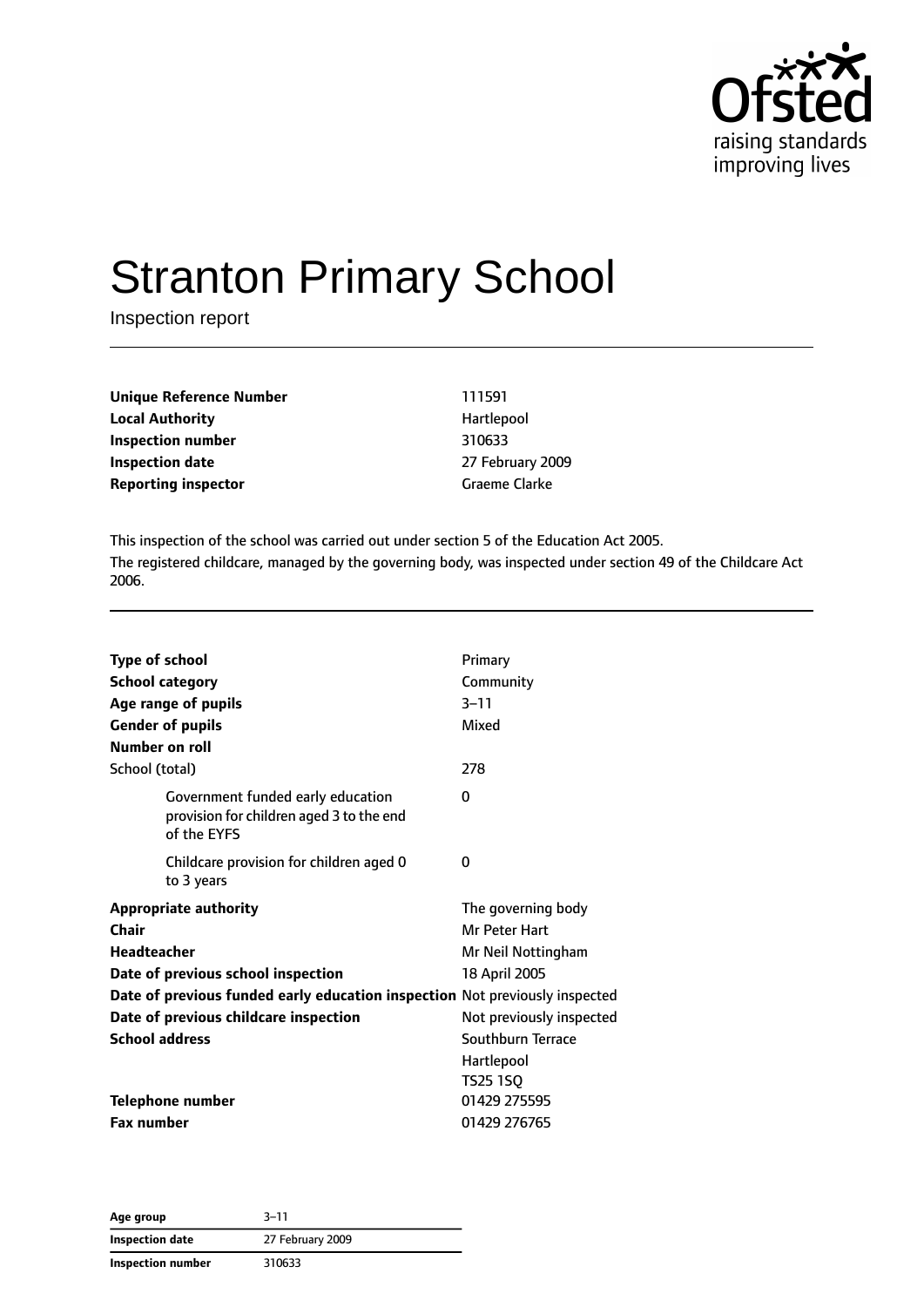.

<sup>©</sup> Crown copyright 2009

Website: www.ofsted.gov.uk

This document may be reproduced in whole or in part for non-commercial educational purposes, provided that the information quoted is reproduced without adaptation and the source and date of publication are stated.

Further copies of this report are obtainable from the school. Under the Education Act 2005, the school must provide a copy of this report free of charge to certain categories of people. A charge not exceeding the full cost of reproduction may be made for any other copies supplied.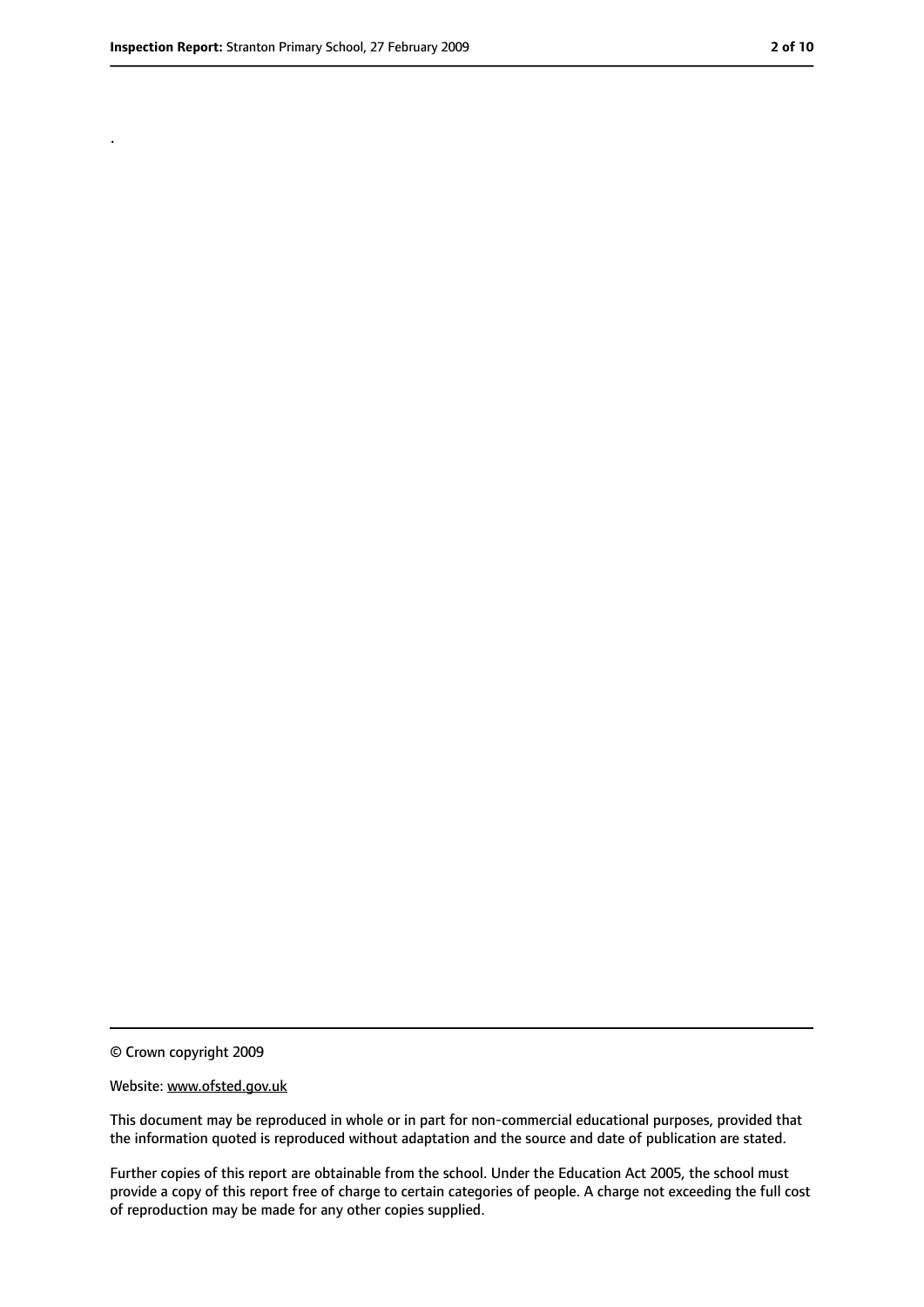# **Introduction**

The inspection was carried out by two Additional Inspectors.

The inspectors gathered evidence from lesson observations, looking at pupils' work, assessment information, documents, interviews and discussions with the headteacher, staff, pupils and a governor. They evaluated the overall effectiveness of the school and investigated the following aspects:

- the progress pupils make throughout the school
- the extent of pupils' spiritual, moral, social and cultural development
- the effectiveness of teachers' marking to promote learning
- the effectiveness of arrangements for care and welfare in the Early Years Foundation Stage.

Other aspects of the school's work were not investigated in detail but the inspectors found much evidence to confirm that the school's own evaluations are justified, and these have been included in the report.

#### **Description of the school**

This average size primary school serves families in central Hartlepool which is an area of significant deprivation. A high proportion of pupils is eligible for free school meals. The proportion of pupils with learning difficulties and/or disabilities is above average although none have a statement of special educational need. Almost all pupils have a White British heritage. A very small number are learning to speak English as an additional language. Early Years Foundation Stage provision is in the Nursery and Reception class. After-hours care is available for children aged 3 to 11 years who are on the school roll. This is not managed by the school and was not part of this inspection.

#### **Key for inspection grades**

| Grade 1 | Outstanding  |
|---------|--------------|
| Grade 2 | Good         |
| Grade 3 | Satisfactory |
| Grade 4 | Inadequate   |
|         |              |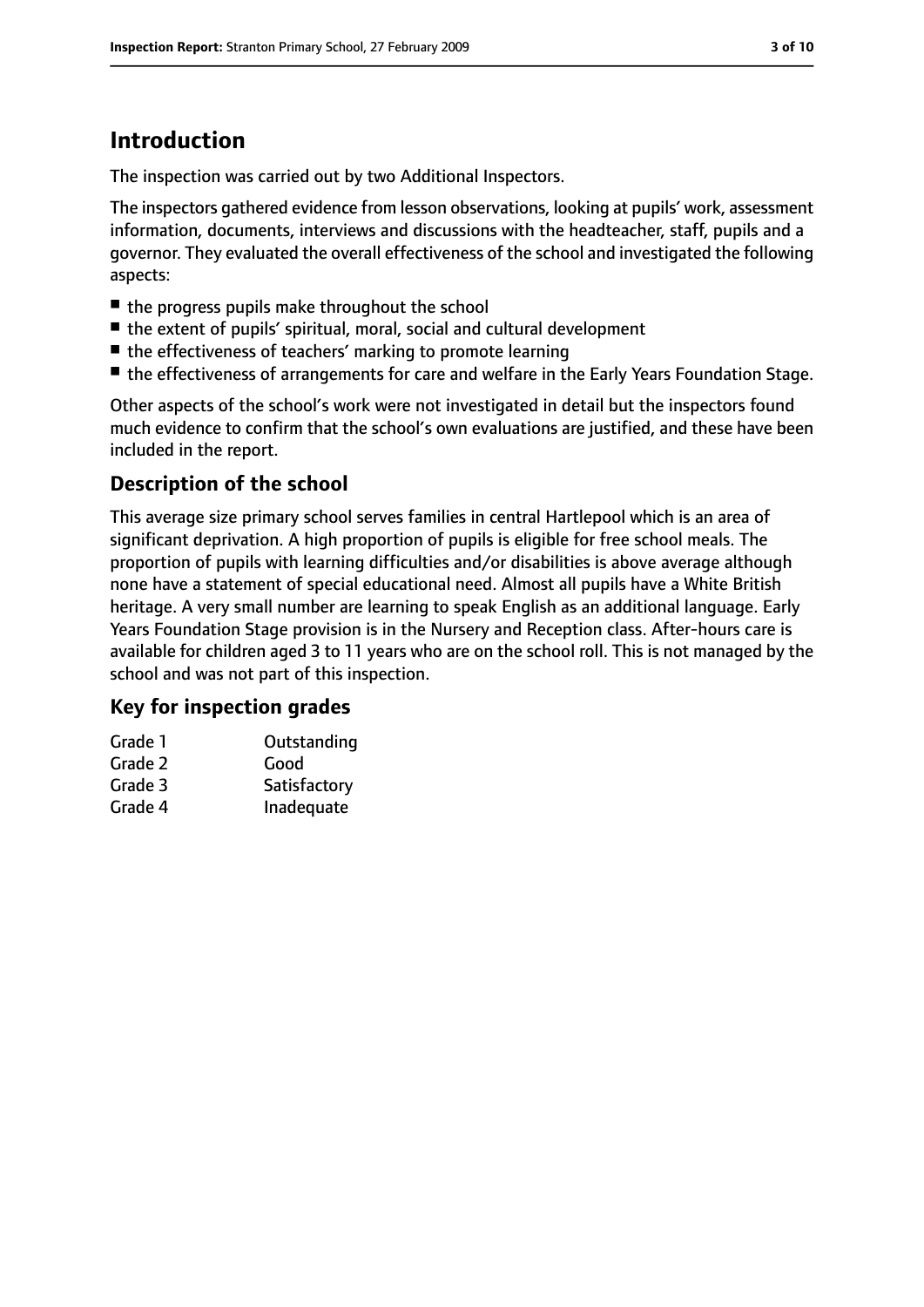#### **Overall effectiveness of the school**

#### **Grade: 2**

Stranton Primary is a good and improving school where pupils achieve well. Many aspects of its work are excellent. Pupils' well-being lies at the heart of the outstandingly effective approach the school takes to supporting their personal development. The headteacher, very ably assisted by his leadership team ensures the whole staff emphasises important values such as respect, creativity, innovation, enjoyment and a love of learning. They are exceptionally successful in helping pupils acquire and demonstrate these values in daily life. Very productive links with parents, the local authority, nearby churches and a mosque, heritage and outdoor centres and with schools in other countries offer huge benefit to pupils' education and development. They make an extensive contribution to community cohesion. A strengthened partnership with parents results in above average attendance. Almost all parents hold the school in the highest regard. One sums up their views: 'The school has a very positive approach to children's welfare and safety. The teachers are very good. The results have given our children a lot of self-confidence and they show consideration for others. …Parent–teacher communication is excellent. Nothing is ever a problem – they always find a solution.'

Pupils begin Year 1 with below average standards in reading, writing and mathematics. The school very successfully helps them improve as they move through Years 1 to 6 and reach broadly average standards. New approaches to organising teaching in Key Stage 1 led to a noticeable improvement in the school's results in the 2008 assessments although they were still below average. A new vigorous approach to 'mental maths' followed the school's analysis of Year 6 mathematics results in 2007. It really paid dividends in 2008 when pupils made very good progress. The provisional results in mathematics were above average and showed considerable improvement over those in 2007 and exceeded the school's challenging target. Pupils also made very strong progress in reading. Provisional test results in 2008 showed standards in English and science were broadly average and met challenging targets. However, at the end of both Years 2 and 6 boys do less well than girls in all subjects. The school is very aware of this situation and is developing new approaches to improve boys' literacy in particular. Overall, given their starting points, pupils make good progress and achieve well. Thorough analysis of a rigorously maintained record of pupils' performance leads to very effective mentoring support by skilled teaching assistants. The school helps any pupils slipping behind, with learning difficulties and/or disabilities or who are gifted and talented to make good progress. Thisschool is very inclusive and carefulsupport for pupils with English as an additional language enables them to make similar progress as their peers.

The school is a happy and caring community where a rich curriculum and excellent pastoral care lead to outstanding personal development including pupils' spiritual, moral, social and cultural development. Pupils welfare is assured. Many pupils enjoy commendable success in voluntary sports activities. Their grasp of the importance of diet and physical activity isreflected by the Healthy School and Activemark awards. Pupils act considerately in the communal parts of the school. They are confident and polite talking with adults. They thoroughly enjoy everything the school has to offer, get great pleasure from learning, contribute well to lessons and work very industriously. Behaviour is impeccable and bullying rare. Pupils willingly support others, for example as learning mentors and playground buddies, and when playing with young children in the after-hours care group. Pupils from Reception to Year 6 take justifiable pride in their contribution as school councillors. Pupils readily help others, locally, nationally and internationally and deserve their eco-school award. The school's 'international weeks' and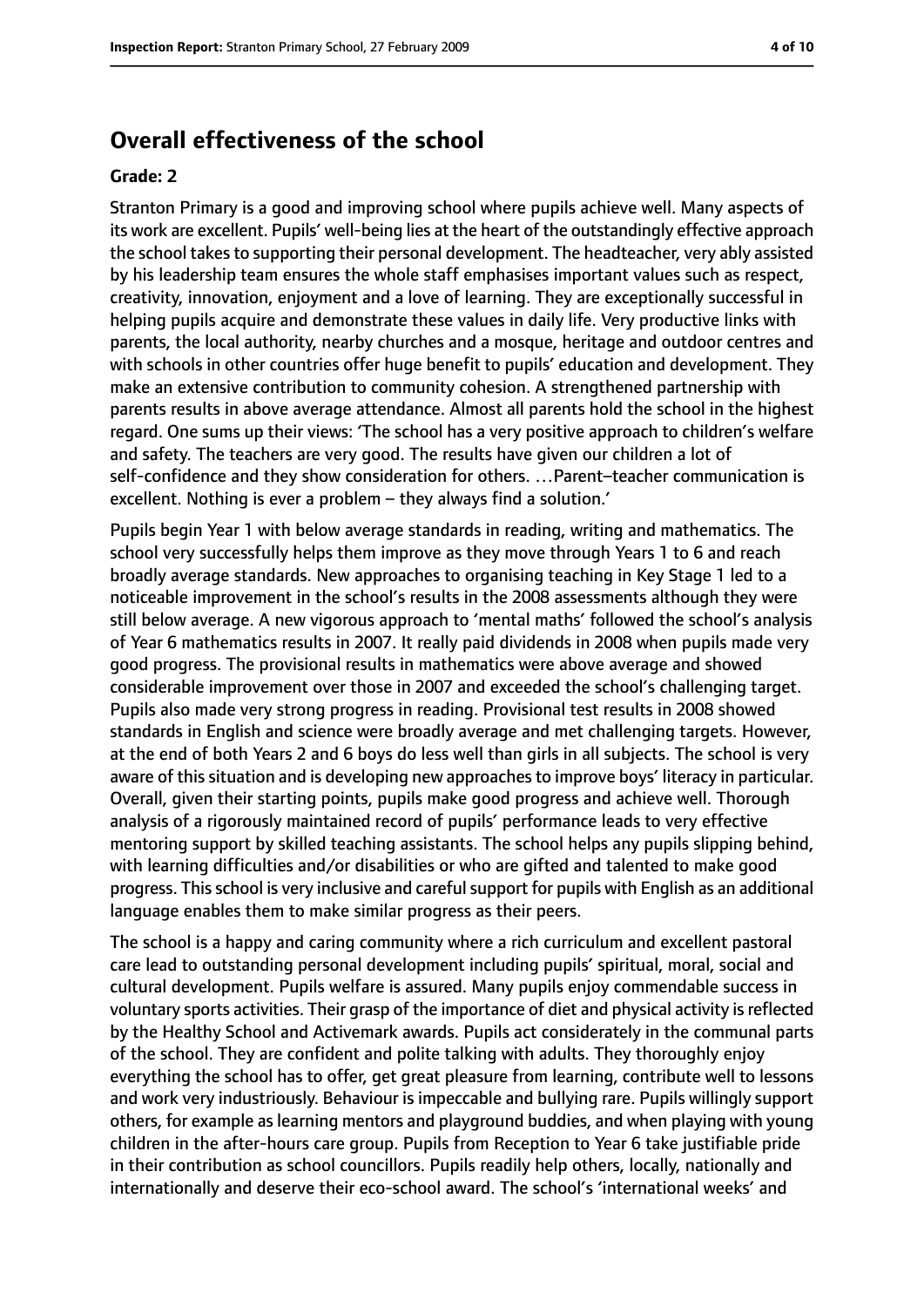involvement in links with Romania enhances their awareness of global perspectives. Together these represent an outstanding contribution to cultural development and community cohesion. Effective partnership with secondary schools and experience of enterprise activities, coupled with excellent social development and sound basic skills, prepare pupils well for their future.

A broad and extremely exciting curriculum very successfully develops pupils' standards in all subjects. Visits, visitors and excellent work in the arts, humanities and modern foreign language contribute substantially to all aspects of pupils' personal development. Good, sometimes outstanding teaching inspires pupils to want to achieve highly. Carefully planned, well-suited activities and skilfully led discussion strongly motivate all pupils. Pupils of all abilities and backgrounds play a full part in lessons, work industriously and take care with their work. Pupils are confident that they know what their teachers expect of them. Frequent marking congratulates pupils on their accomplishments, lets them know the standard of their work and gives them clear pointers towards improvement.

Outstanding leadership and management very effectively ensure that the whole staff team pulls together to improve pupils' achievement and foster exceptional personal development. The school gives excellent value for money. Governance is good and developing well. Governors are developing arrangements to gain a first hand view of the school's work which is enhanced by informative reports from senior staff. They have a sound grasp of the school's strengths and areas for development represented in an exemplary plan for improvements. Governors meet all their responsibilities and current government requirements to successfully promote community cohesion, prevent discrimination and safeguard pupils' welfare. The school tackled the issues from the last inspection with vigour and commendable success. Clear determination to improve and an excellent track record of extensive progress indicate the school has outstanding capacity for further improvement.

#### **Effectiveness of the Early Years Foundation Stage**

#### **Grade: 1**

Children get an excellent start to education in the Early Years Foundation Stage. Parents are very pleased with the provision for their children and the information they receive. Excellent induction and welfare arrangements help children to settle and thrive. From an exceptionally low start children make remarkably good progress, especially in their personal and social development where they grow rapidly in confidence. By the end of Reception their skills and abilities in other areas of learning are slightly below average. Children in both Nursery and Reception classes arrive at school eager to join with their classmates in the range of interesting tasks and activities. They are clear about what they are to do, contribute confidently and are justly proud of their work. They soon learn to follow routines, behave exceptionally well and move about their room and outdoor area safely and with consideration for others. They accept more responsibilities asthey develop, for example joyfully accepting the role of learning mentors who encourage work and play with other children. Productive relationships establish a sense of security and happiness. Excellent teaching enables children quickly to learn to work well, both independently and cooperatively. Teachers and support staff plan carefully to ensure that information gathered from observations of children at work and play quides activities to extend children's learning and identify areas for improvement. The curriculum cleverly balances activities where children discover things for themselves and those where they work with an adult. An excellent range of visits and visitors enhance the learning and experiences of children. Exemplary leadership fosters a fully inclusive approach. New facilities for a superb, extensive outdoor classroom, built since the last inspection, have a very positive impact on children's natural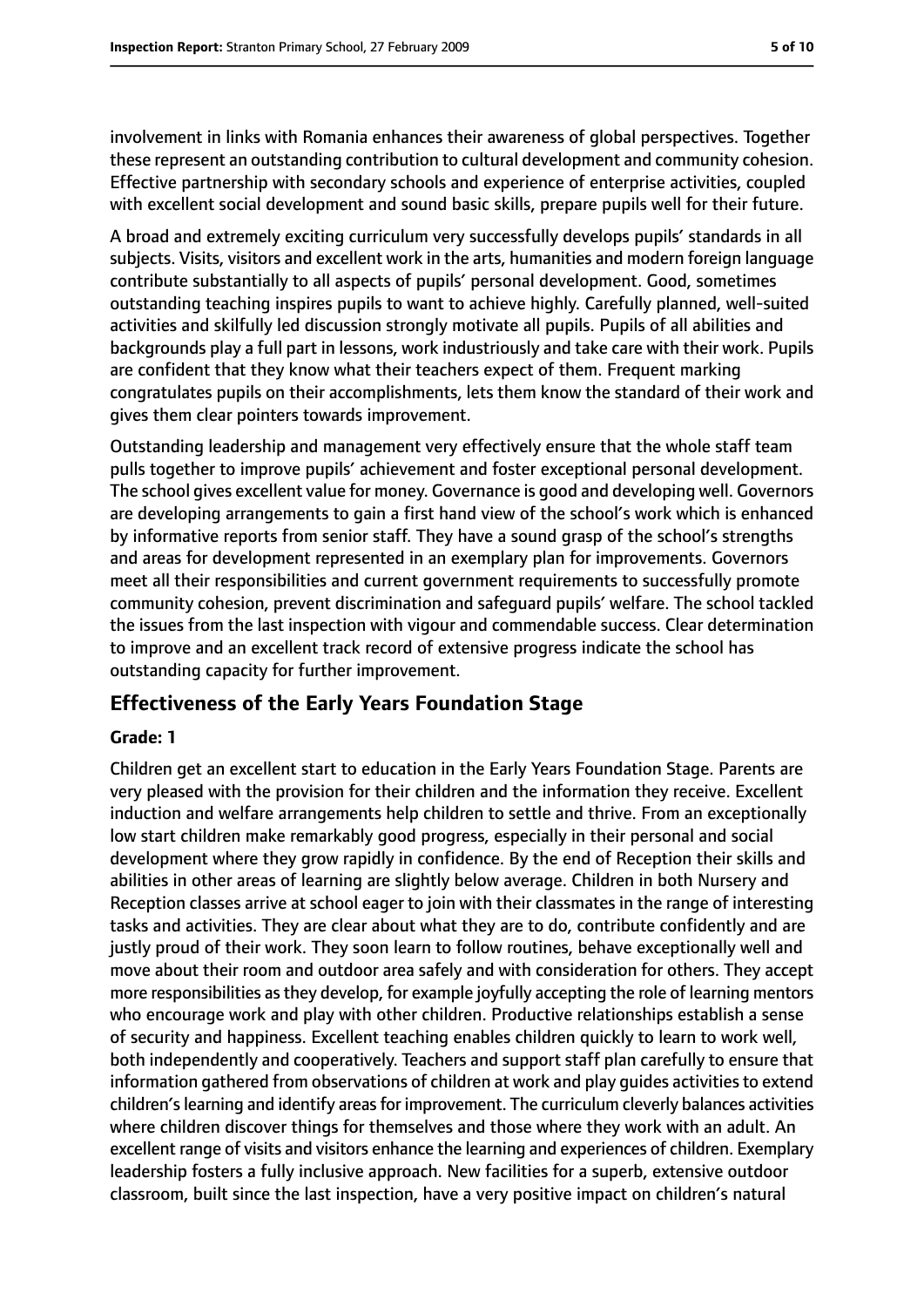curiosity, interest and imagination. Adults know the children well, and ensure they are safe and properly cared for, both during the day and in the after-hours voluntary provision. Parents are delighted with the progress their chilren make.

#### **What the school should do to improve further**

- Improve standards in reading, writing and mathematics in Key Stage 1.
- Consolidate approaches to improve boys' standards throughout the school.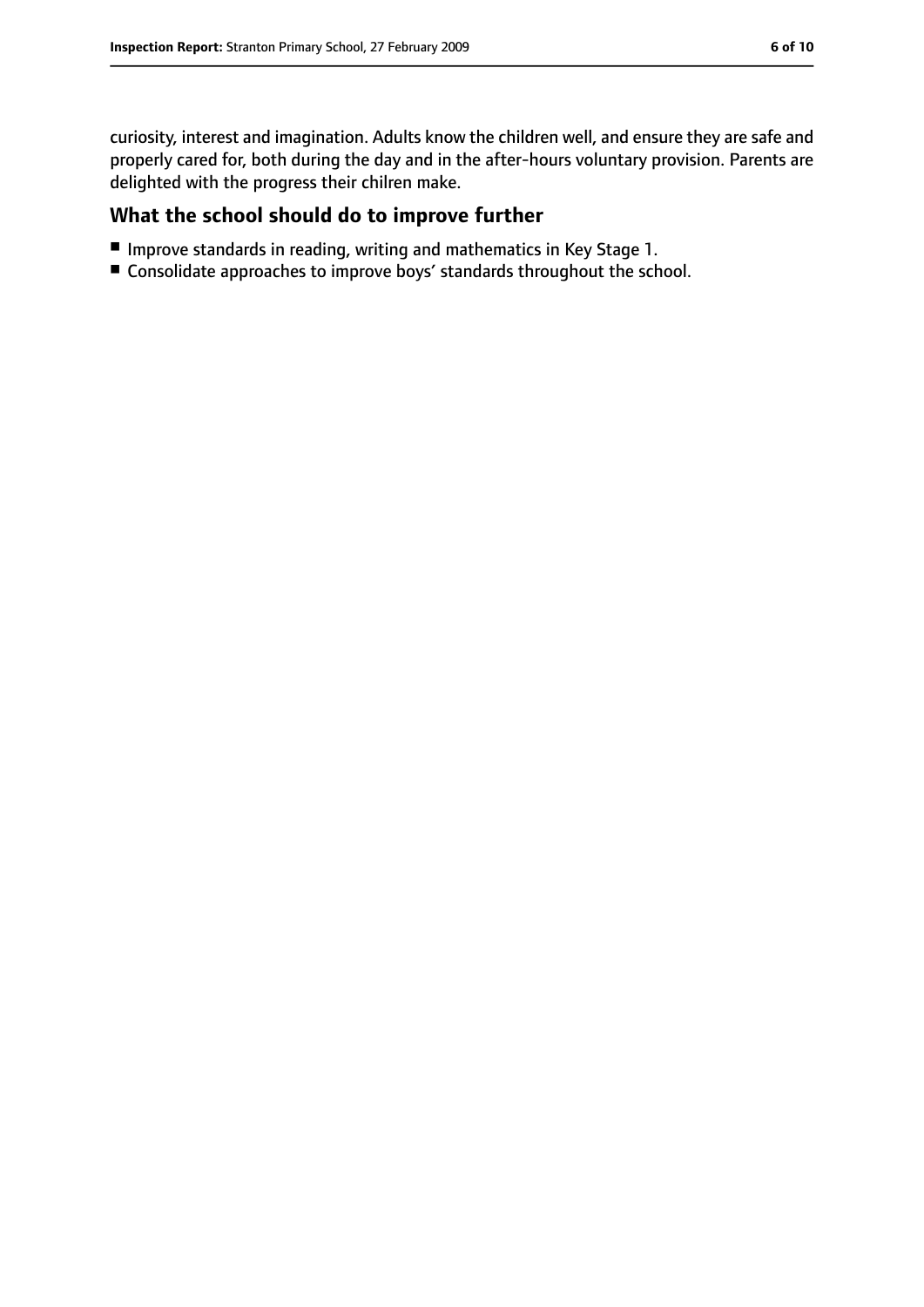**Any complaints about the inspection or the report should be made following the procedures set out in the guidance 'Complaints about school inspection', which is available from Ofsted's website: www.ofsted.gov.uk.**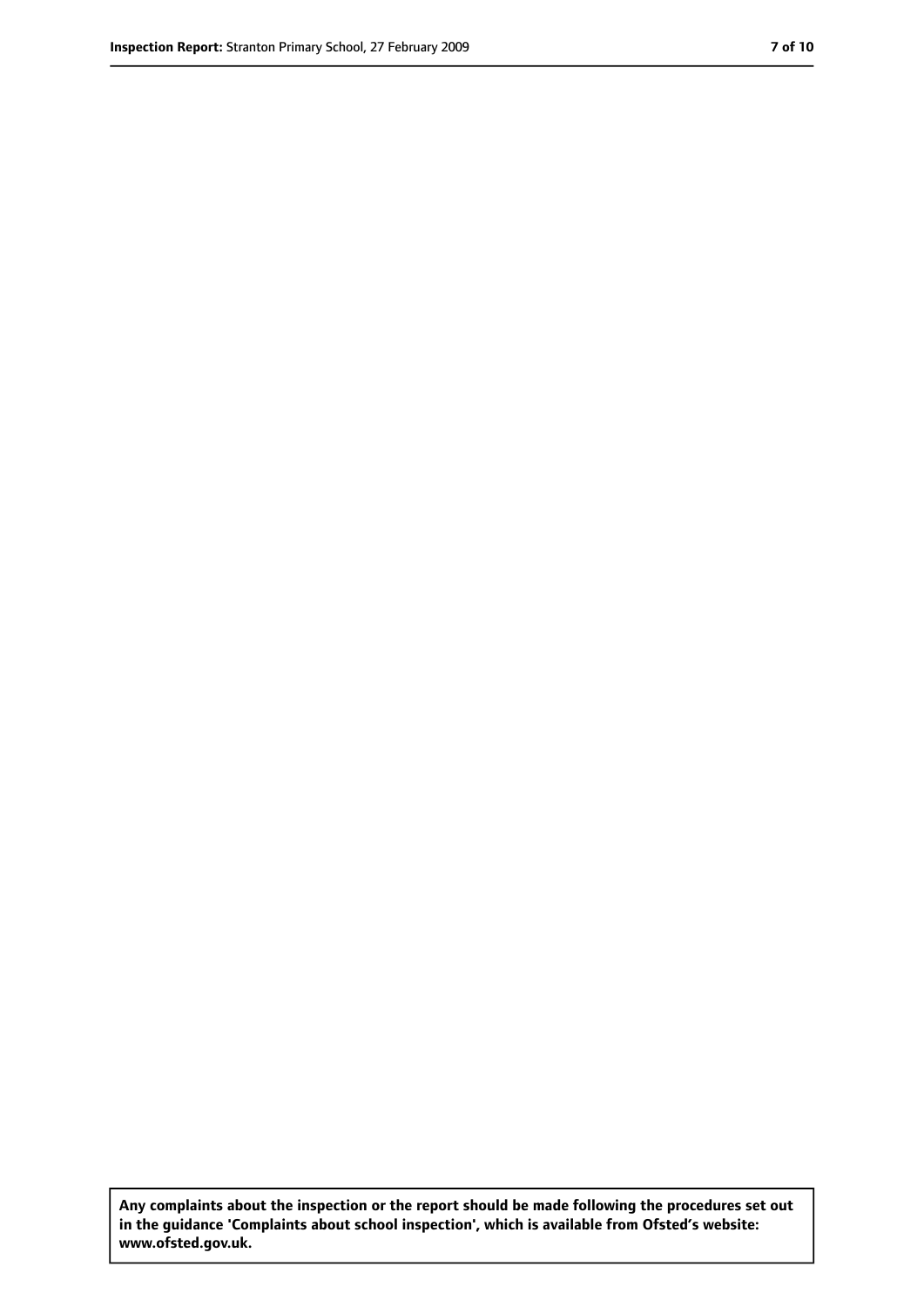# **Inspection judgements**

| \ Key to judgements: grade 1 is outstanding, grade 2 good, grade 3 satisfactory, and | <b>School</b>  |
|--------------------------------------------------------------------------------------|----------------|
| arade 4 inadequate                                                                   | <b>Overall</b> |

#### **Overall effectiveness**

| How effective, efficient and inclusive is the provision of<br>education, integrated care and any extended services in meeting the<br>needs of learners? |     |
|---------------------------------------------------------------------------------------------------------------------------------------------------------|-----|
| Effective steps have been taken to promote improvement since the last<br>inspection                                                                     | Yes |
| How well does the school work in partnership with others to promote learners'<br>well being?                                                            |     |
| The capacity to make any necessary improvements                                                                                                         |     |

## **Effectiveness of the Early Years Foundation Stage**

| How effective is the provision in meeting the needs of children in the<br>EYFS?              |  |
|----------------------------------------------------------------------------------------------|--|
| How well do children in the EYFS achieve?                                                    |  |
| How good are the overall personal development and well-being of the children<br>in the EYFS? |  |
| How effectively are children in the EYFS helped to learn and develop?                        |  |
| How effectively is the welfare of children in the EYFS promoted?                             |  |
| How effectively is provision in the EYFS led and managed?                                    |  |

#### **Achievement and standards**

| How well do learners achieve?                                                  |  |
|--------------------------------------------------------------------------------|--|
| The standards <sup>1</sup> reached by learners                                 |  |
| How well learners make progress, taking account of any significant variations  |  |
| between groups of learners                                                     |  |
| How well learners with learning difficulties and/or disabilities make progress |  |

#### **Annex A**

<sup>&</sup>lt;sup>1</sup>Grade 1 - Exceptionally and consistently high; Grade 2 - Generally above average with none significantly below average; Grade 3 - Broadly average to below average; Grade 4 - Exceptionally low.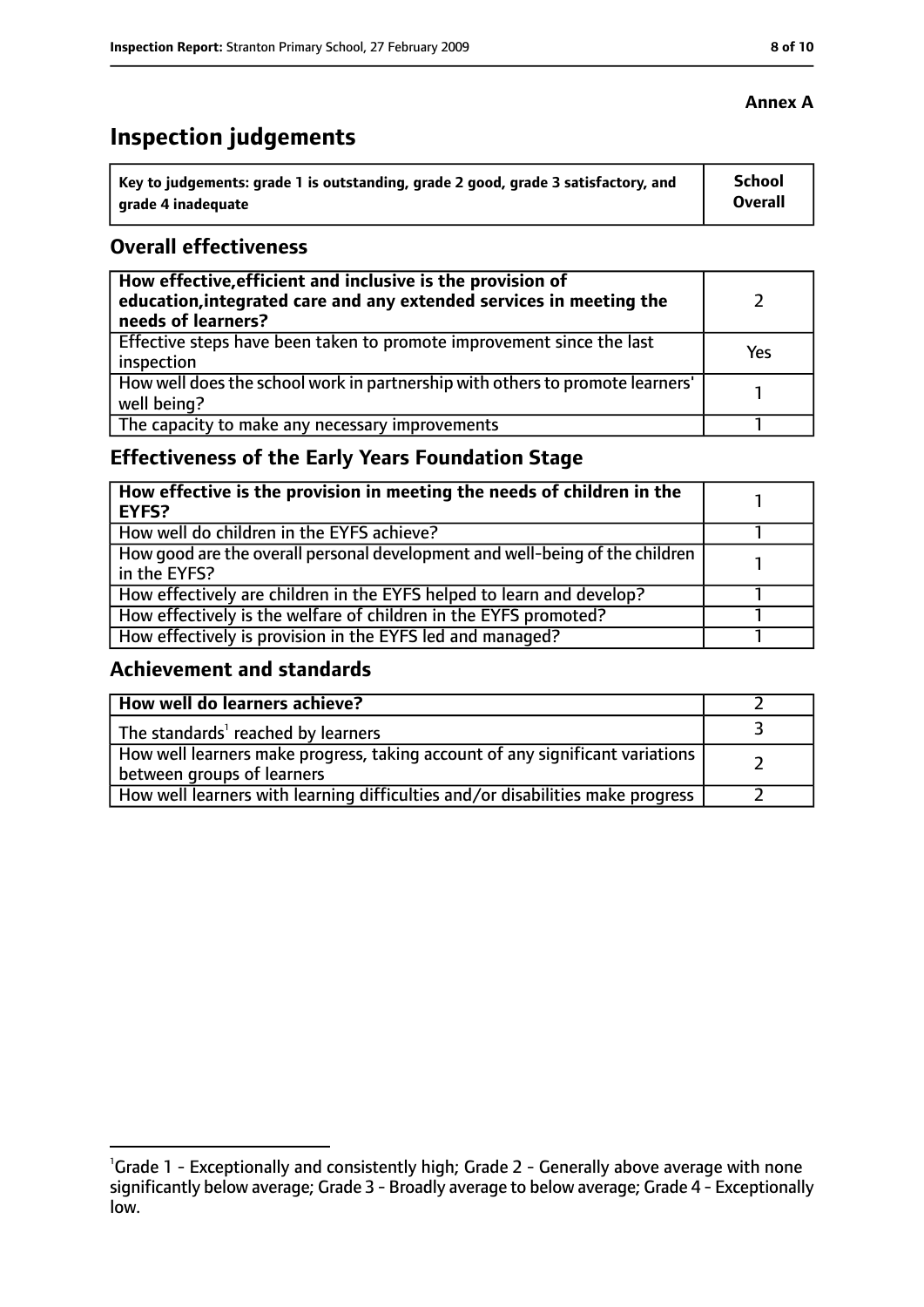## **Personal development and well-being**

| How good are the overall personal development and well-being of the<br>learners?                                 |  |
|------------------------------------------------------------------------------------------------------------------|--|
| The extent of learners' spiritual, moral, social and cultural development                                        |  |
| The extent to which learners adopt healthy lifestyles                                                            |  |
| The extent to which learners adopt safe practices                                                                |  |
| The extent to which learners enjoy their education                                                               |  |
| The attendance of learners                                                                                       |  |
| The behaviour of learners                                                                                        |  |
| The extent to which learners make a positive contribution to the community                                       |  |
| How well learners develop workplace and other skills that will contribute to<br>their future economic well-being |  |

# **The quality of provision**

| How effective are teaching and learning in meeting the full range of<br>learners' needs?              |  |
|-------------------------------------------------------------------------------------------------------|--|
| How well do the curriculum and other activities meet the range of needs and<br>interests of learners? |  |
| How well are learners cared for, quided and supported?                                                |  |

## **Leadership and management**

| How effective are leadership and management in raising achievement<br>and supporting all learners?                                              |     |
|-------------------------------------------------------------------------------------------------------------------------------------------------|-----|
| How effectively leaders and managers at all levels set clear direction leading<br>to improvement and promote high quality of care and education |     |
| How effectively leaders and managers use challenging targets to raise standards                                                                 |     |
| The effectiveness of the school's self-evaluation                                                                                               |     |
| How well equality of opportunity is promoted and discrimination eliminated                                                                      |     |
| How well does the school contribute to community cohesion?                                                                                      |     |
| How effectively and efficiently resources, including staff, are deployed to<br>achieve value for money                                          |     |
| The extent to which governors and other supervisory boards discharge their<br>responsibilities                                                  |     |
| Do procedures for safequarding learners meet current government<br>requirements?                                                                | Yes |
| Does this school require special measures?                                                                                                      | No  |
| Does this school require a notice to improve?                                                                                                   | No  |